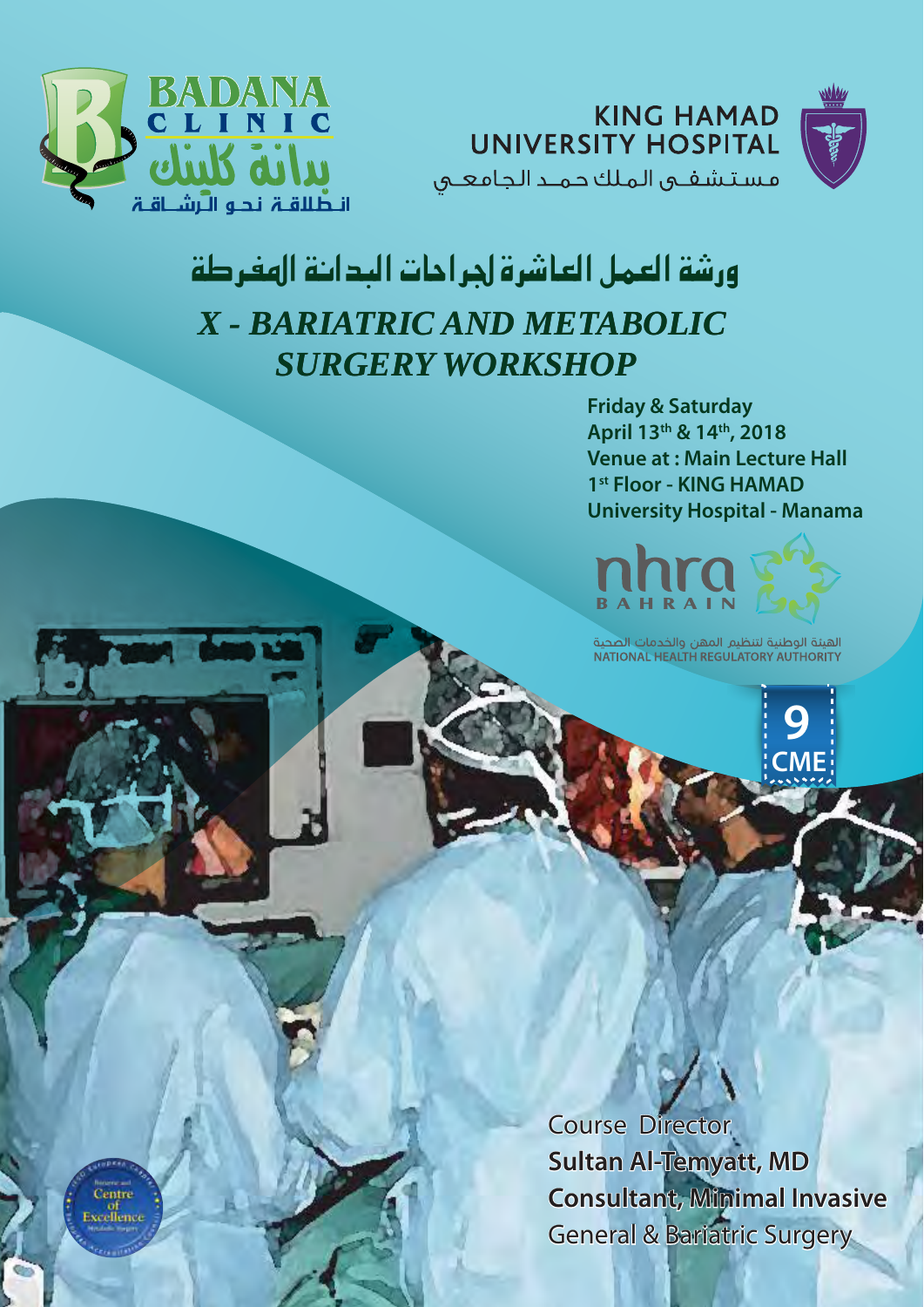



الهيئة الوطنية لتنظيم المهن والخدمات الصحية<br>NATIONAL HEALTH REGULATORY AUTHORITY





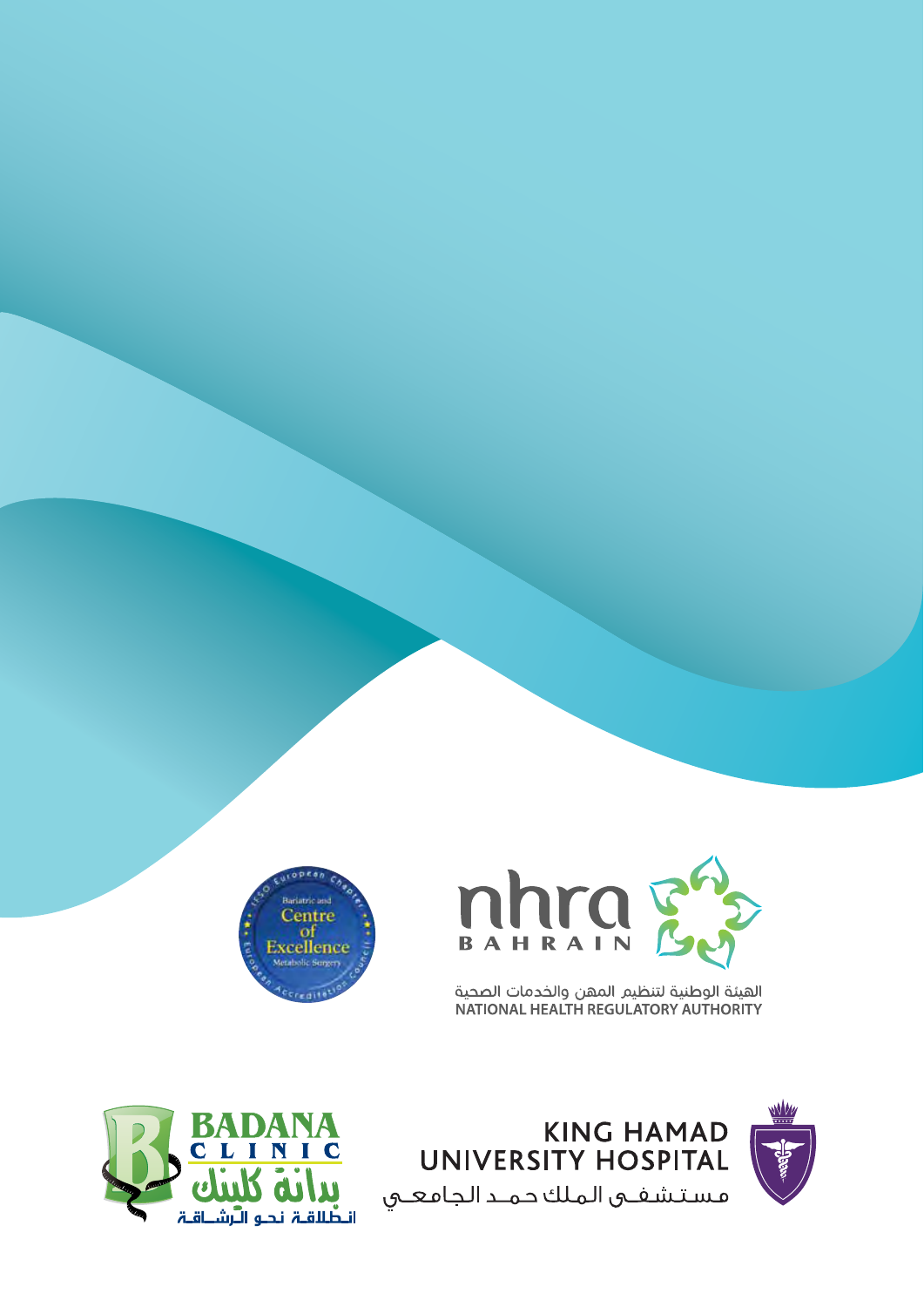

### **Message From Course Director**



**O**besity is a global concern. The World Health Organization predicts that by 2020, 1 Billion of the world population will be obese as defined by a body mass index of at least 30

Based on surgical techniques originating in the 1950, bariatric surgery has developed considerably and has increased in popularity in recent years. Procedures have traditionally been described as being either restrictive or malabsortive but a greater understanding of the pathophysiology of obesity including the role of gut hormones has showed this to be a rather simplistic view of the various procedures. Use of minimally invasive techniques has increased significantly in recent years and is now recognized as standard practice worldwide

Surgery is now recognized as the only effective treatment for the morbidly obese patient with long term sustained weight loss and postoperative complete resolution or significant improvement in the obesity comorbidities. However this highly demanding and challenging surgical therapy necessitates the appropriate training and experience on the part of the surgeon. It is vital that the surgeon beyond the optimal theoretical knowledge also has the necessary technical skills in open and/or laparoscopic surgery performs meticulous pre- and postoperative care and is committed to long-term patient follow-up.

Moreover institutional commitment to the multidisciplinary care of the morbidly and super- obese patient who have an exceptional surgical and anesthetic risk is essential to ensure the safe and effective practice of bariatric surgery.

Bariatric surgeons like general surgeons in other subspecialty of surgery have been involved in the assessment of their own profession for many decades. In this era of evidence-based medicine pressure to improve the overall quality of care delivered is greater than ever.

In an effort to improve the quality of service offered to bariatric patients Badana Clinic in collboration with King Hamad University Hospital Pleased to provide this specilaized advanced workshop.

Sultan Tempatt

**Sultan Al Temyatt, MD**

Clinic Director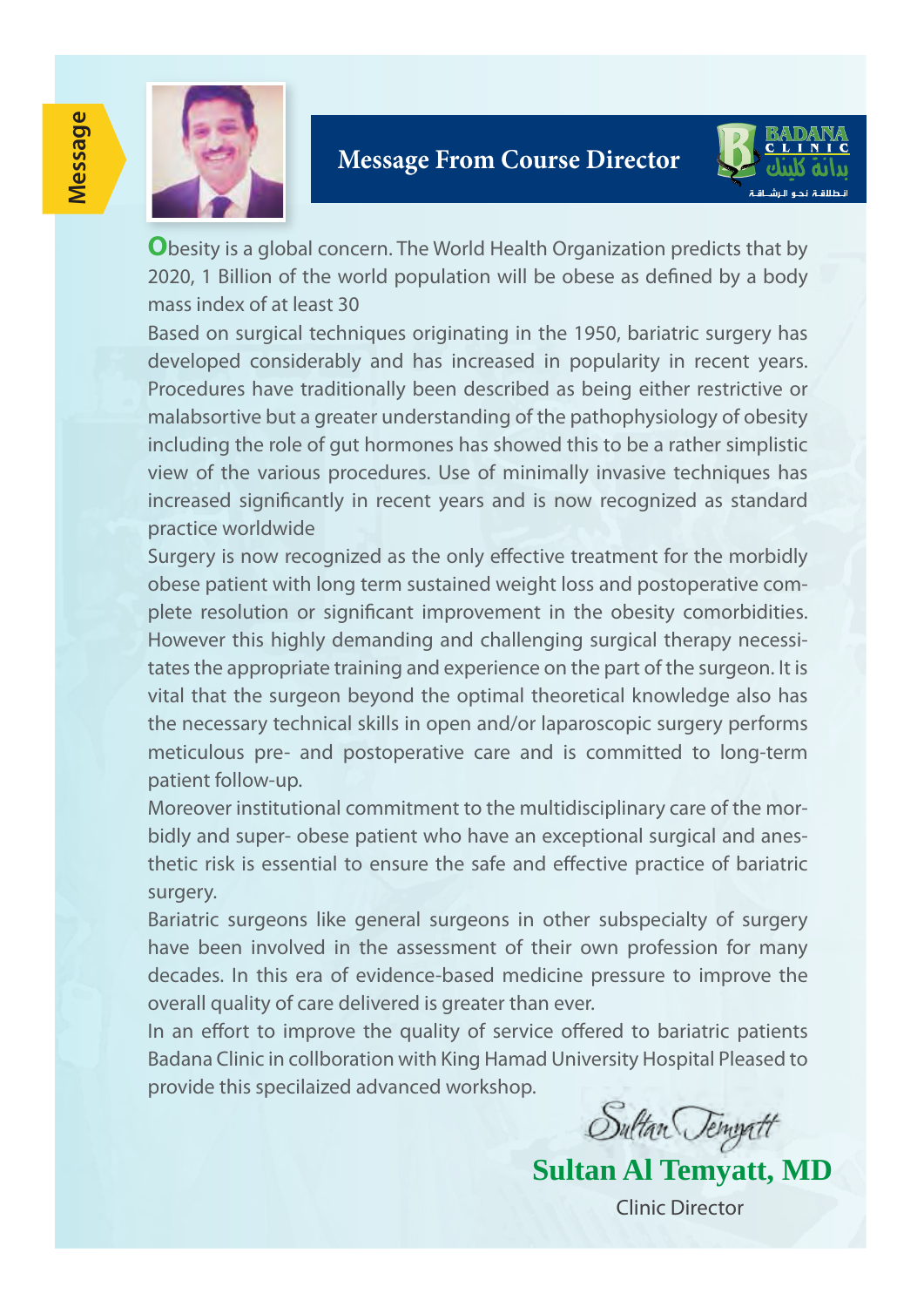

### **Course Director SULTAN AL TEMYATT, MD**

#### **FACULTY MEMBERS:**

- **Abdul Menem Yahya Abualsel, MD Consultant Bariatric Surgery**
- 
- 
- 
- 
- 
- **Walid Hasan Assar, MD Consultant Cardiologist**
- **Dr. Andrew Riskalla, MD Ent Consultant**
- **Dt. Lina Dwedary Clinical Dietitian**

**• Khalid Mirza, MD Consultant Bariatric Surgery** 

 **Mohammed Saber, MD Consultant Bariatric Surgery**

**• Omer Sherif, MD Consultant Gastroenterologist** 

**• Dalal Al Romaihi, MD Consultant Endocrinologist** 

**• Shahed Adeel, MD Consultant Anesthesia and Consultant Anesthesia and Intensive Care Medicine** 







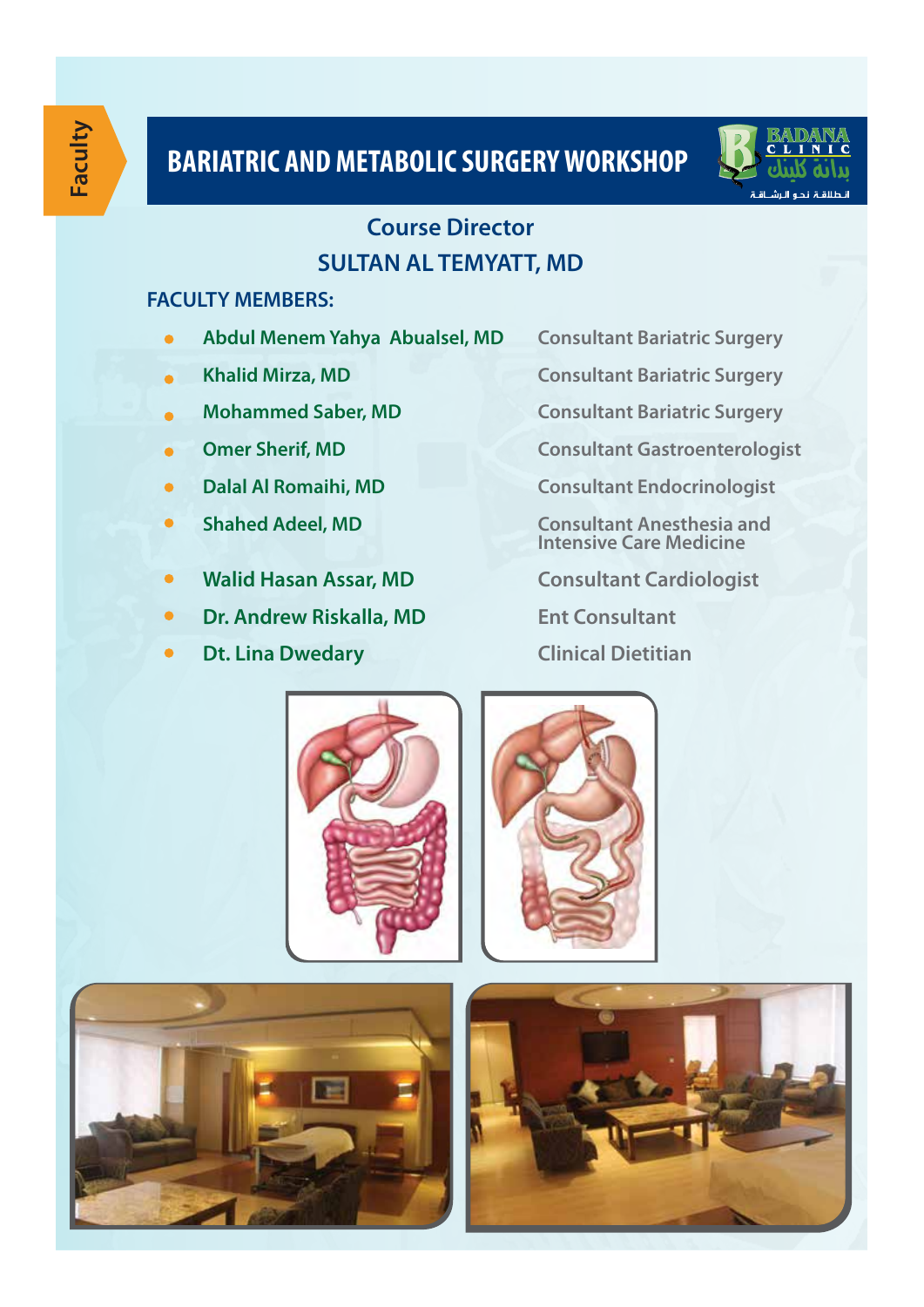

### **ORGANIZING COMMITTEE:**

- **Dr. Ahmed Shokry Specialist, Surgeon** *Specialist***, Surgeon**
- **Nasreen Hejres OR Manager**
- 
- **Ayman Mohamed Yousef Senior Nurse Specialist**
- **Ms. Reshma Murali Events Facilitator**

 **Walid Al Azri Senior Nurse Specialist** 

**SARA SHAHDA** WORK SHOP COORDINATOR E-MAIL: sara@badanaclinic.com

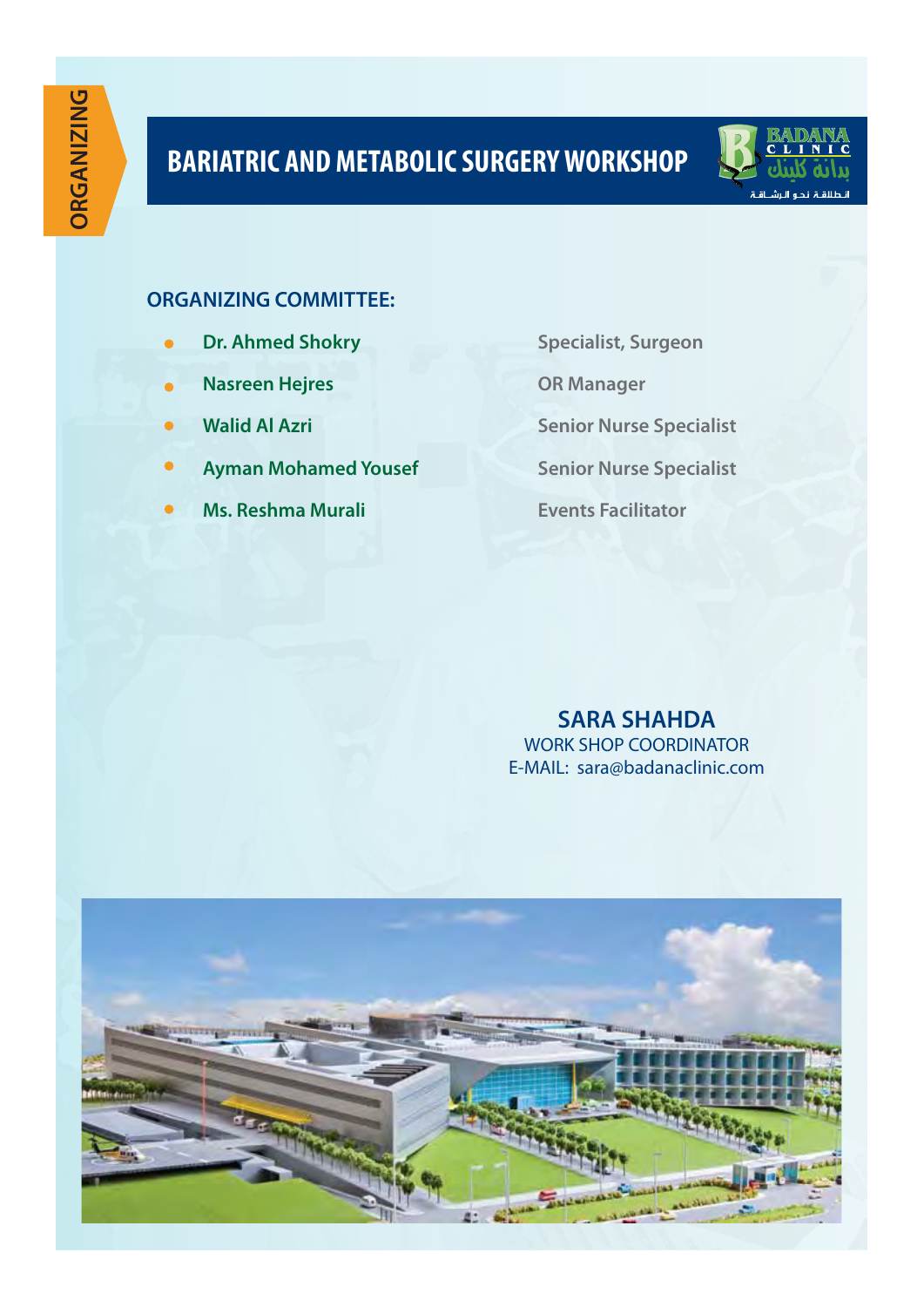

### **First Day (Friday 13th of April 2018)**

- **01:00 PM 01:30 PM Registration and Welcome Address**
- **01:30 PM 02:00 PM Obesity Management Overview** Dr. Sultan Al Temyatt
- **02:00 PM 02:30 PM Peri-Operative preparation of Bariatric surgery Dr. Mohammed Saber**
- **02:30 PM 03:00 PM Anesthesia Consideration in Obese Patients Dr. Shahed Adeel**
- **03:00 PM 03:30 PM Endoscopic Management of Bariatric <b>Pr. Omer Sherif Surgery Complications**

- **03:30 PM 03:45 PM Coffee Break**
- **03:45 PM 04:15 PM**

**Metabolic Surgery Dr. Sultan Al Temyatt** 

- **04:15 PM 04:45 PM Management of DM in Bariatric Surgery Dr. Dalal Alromaihi**
- **04:45 PM 05:15 PM**
- **Diet Protocol Dt. Lina Dwedary**
- **05:15 PM 05:45 PM The Noisy Partner**<br> **Dr. Andrew Riskalla**
- **05:45 PM 06:00 PM Questions and Answers**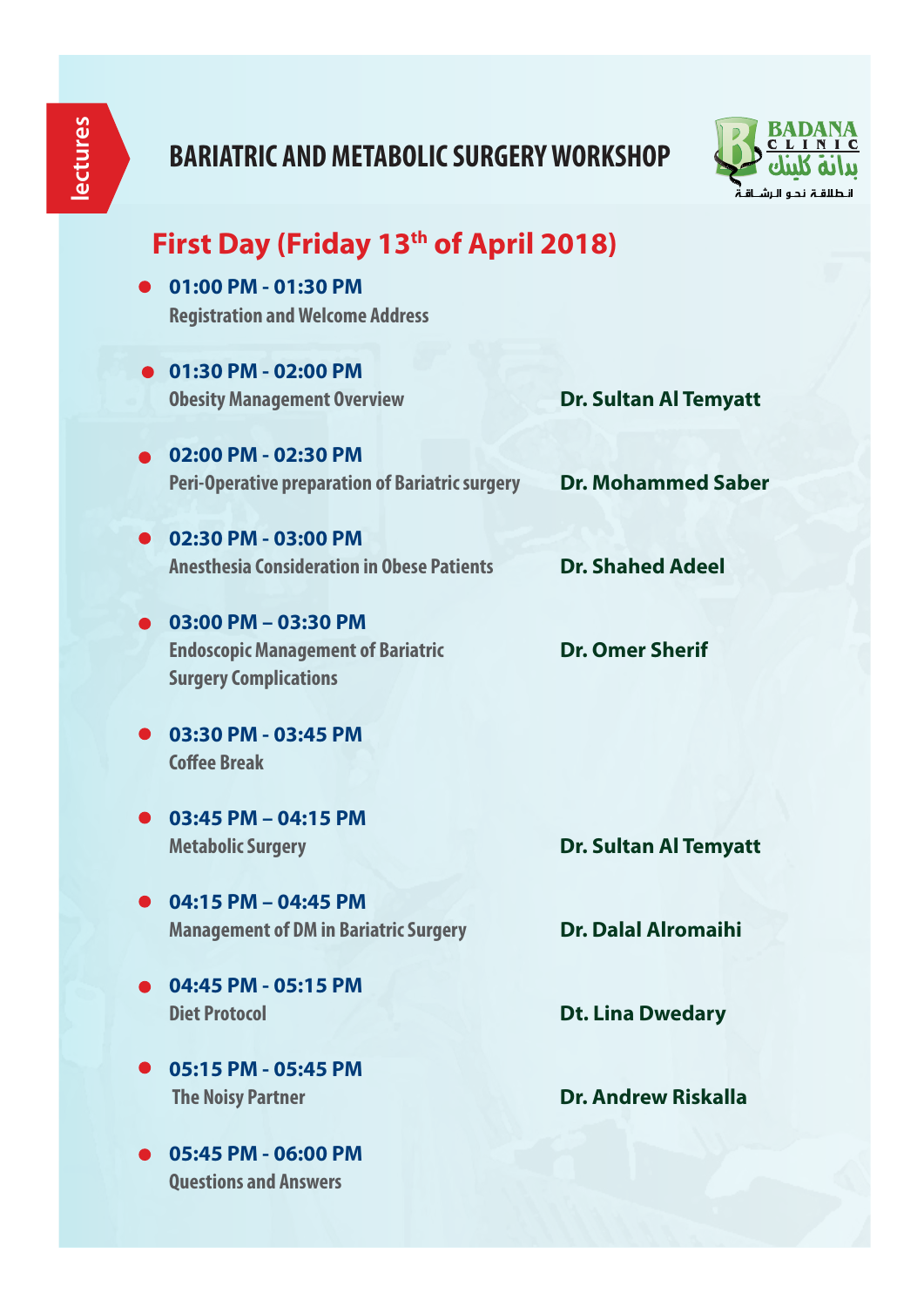

### Second Day (Saturday 14<sup>th</sup> of April 2018)

- **08:30 AM 09:00 AM Cardiac Evaluation of Obese Patients Dr. Walid Hasan Assar**
- **09:00 AM 10:00 AM**

**Live Transmission from OR Case 1: Sleeve Gastrectomy**

- **10:00 AM 10:30 AM Malabsorptive Bariatric Surgery Dr. Khalid Mirza**
	- **10:30 AM 11:00 AM OAGB (One Anastomosis Gastric Bypass) Dr. Sultan Al Temyatt**
- **11:00 AM 11:30 AM Coffee Break**
- **11:30 AM 12:30 PM**

**Live Transmission from OR Case 2 : OAGB (One Anastomo sis Gastric Bypass)**

- **12:30 PM 01:30 PM Video Session**
- **01:30 PM 02:00 PM Complications of Bariatric Surgery <b>Dr. Abdel Menem Abualsel**
- **02:00 PM 02:30 PM Questions and Answers**
- **02:30 PM 03:00 PM Closure and Certificate**